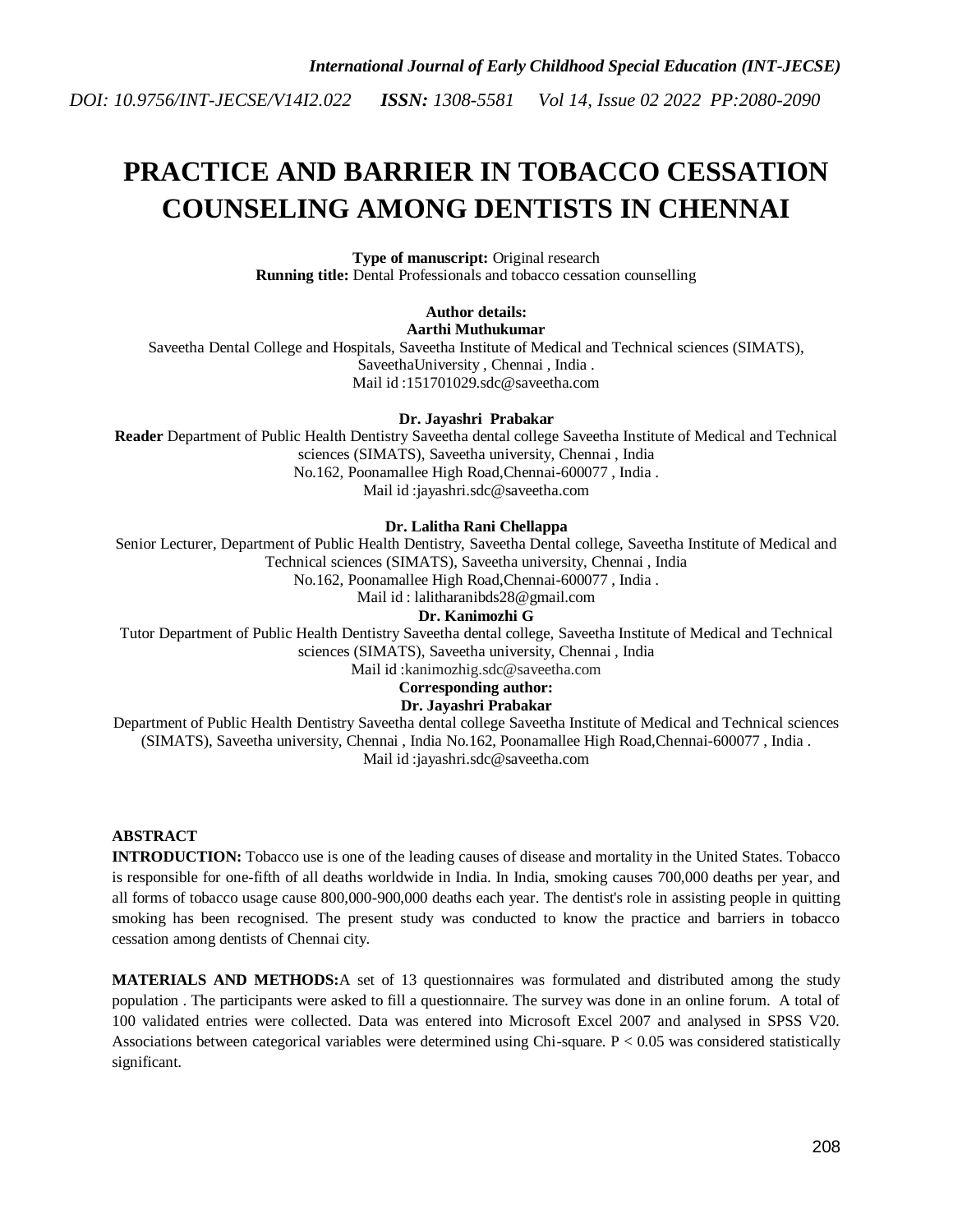**RESULTS:**In our study it was found that 46 % participants were male ; 54 % were female. 50 % have completed their undergraduate and 50 % were postgraduate. 63 % were teaching professionals ; 37 % were private practitioners . 46 % of the participants think that it is necessary to ask patients if they have tobacco usage habits . 52 % think that it is necessary to advise patients to quit tobacco. 67 % participants explain the benefits of tobacco cessation to patients. 43% participants discuss specific strategies to stop tobacco usage. Around 32 % participants think that it is important to keep patients on follow up. 30 % participants think that some patients might not turn up for further treatments if they insist on stopping tobacco usage. 27 % of the participants think that dentists' time can be much better spent doing things other than trying to reduce tobacco use in patients.

**CONCLUSION:** This study identified practices, and perceived barriers in tobacco cessation counselling among dental practitioners in Chennai. The most common problem faced was patient indifference and a lack of training. Tobacco cessation should be reinforced in the classroom so that it can be carried over into clinical practise afterwards. Furthermore, a suitable environment should be provided for them to properly counsel the patient. **Keywords** : tobacco counselling, practise, barrier, counselling, dentists, Innovative analysis

#### **INTRODUCTION:**

Tobacco use is one of the leading causes of disease and mortality in the United States. Tobacco is responsible for one-fifth of all deaths worldwide in India. In India, smoking causes 700,000 deaths per year, and all forms of tobacco usage cause  $800,000$ -900,000 deaths each year. <sup>[1](https://paperpile.com/c/L3yIdr/QjBu)</sup> Tobacco use is also a leading cause of a variety of oral diseases and conditions, including discoloured teeth and restorations, taste derangements, halitosis, periodontal diseases, poor wound healing, oral precancerous lesions, and oral cancer, which vary from moderate to lifethreatening. $2,3$ 

Because no single health-care professional can reach all smokers, smoking cessation and prevention will require the united efforts of all health-care workers. The dentist's role in assisting people in quitting smoking has been recognized.[4,5](https://paperpile.com/c/L3yIdr/Rei0+nbMl)

The effectiveness of dental practitioners' smoking cessation services is extensively documented. According to numerous studies, the dental office is an ideal and effective site for spreading the message about quitting smoking. The current research and practise recommendations are followed by offices that provide tobacco use cessation services.<sup>[6,7](https://paperpile.com/c/L3yIdr/1QVx+9ldr)</sup>

Smoking dental patients require local resources to assist them in quitting. A dentist who recognises a patient as a smoker owes it to the patient to tell them of their options. Then, if their patients want to quit smoking, physicians can recommend them to smoking cessation clinics. Not all smokers are ready to give up the habit. Some people haven't even considered quitting. Others may consider stopping but are unsure of how to proceed. Members of the dental team can assist patients in moving from precontemplation to contemplation to action by asking questions and offering suggestions.  $8,9$ 

The 5 A's model consists of the following:7

Inquiring about smoking and the desire to quit , Educating people about the need of quitting , Identifying the reasons for quitting ,assisting the patient in quitting by providing proper assistance; and Organizing follow-up assistance

Doubts about knowledge and skills in assisting patients to quit smoking, lack of confidence in their own ability to help their patients quit, doubts about their effectiveness in giving quitting advice, anticipated negative reaction from patients, uncertainty about their role in smoking cessation, and lack of resources are all barriers that prevent dentists from incorporating tobacco cessation into practise.<sup>[2,10–14](https://paperpile.com/c/L3yIdr/rhVb+CXJt+lhEB+h6uk+FhI0+V3q5)</sup>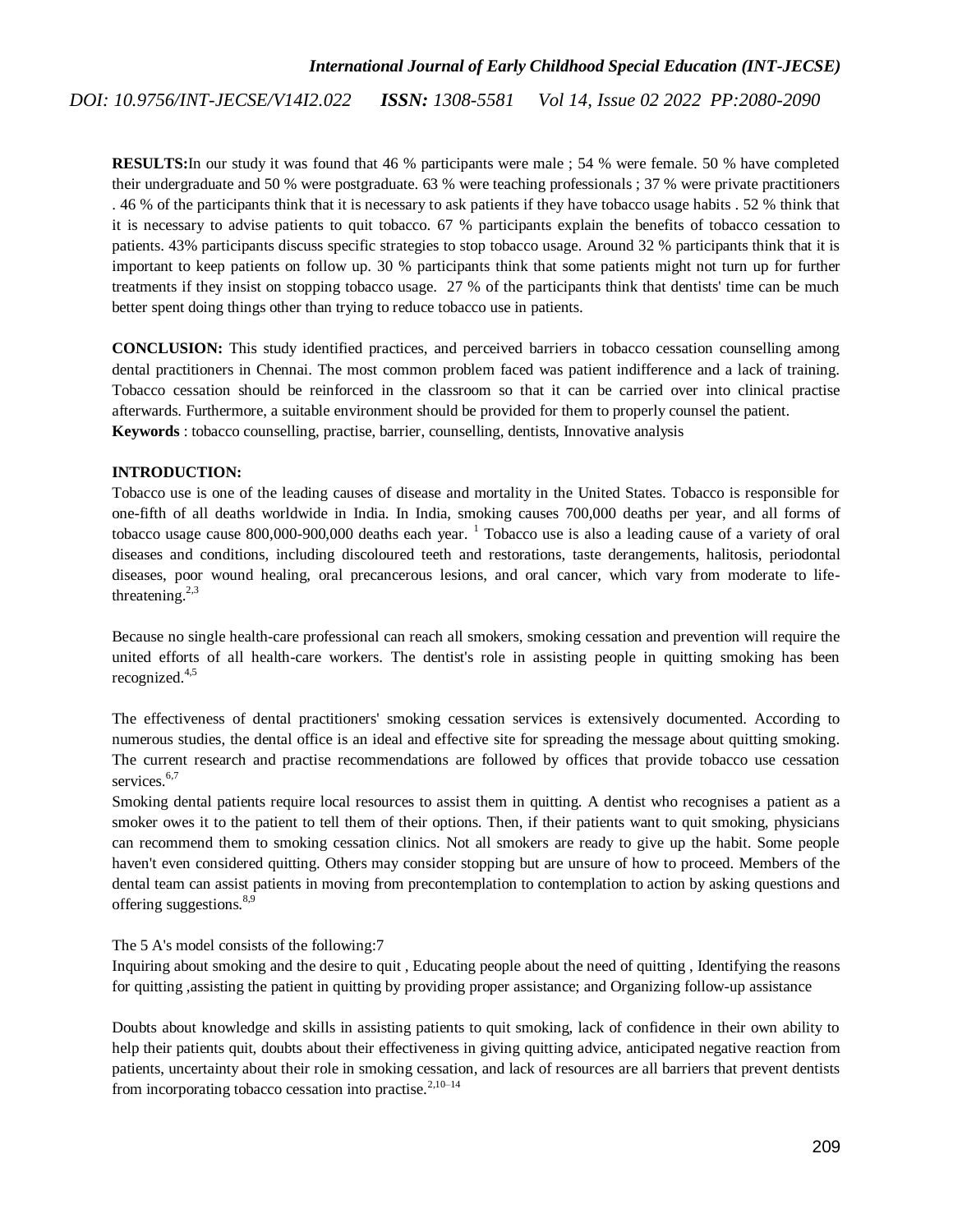Our team has extensive knowledge and research experience that has translate into high quality publications [15–](https://paperpile.com/c/L3yIdr/ghiC+SAhn+ikpd+U4UI+bQQx+ZXt5+OUzz+58Pu+4Z6t) [23](https://paperpile.com/c/L3yIdr/ghiC+SAhn+ikpd+U4UI+bQQx+ZXt5+OUzz+58Pu+4Z6t), [24](https://paperpile.com/c/L3yIdr/hoWr), [25](https://paperpile.com/c/L3yIdr/BudA), 26, 27, [28](https://paperpile.com/c/L3yIdr/SCqC), [29](https://paperpile.com/c/L3yIdr/QPQ6), [30–34](https://paperpile.com/c/L3yIdr/l09X+k3D5+vghe+BJeb+1Hzf)

#### **MATERIALS AND METHODS:**

This was a descriptive cross-sectional questionnaire survey which was conducted among registered dental practitioners who either had BDS or MDS degrees. Participants were selected based on a simple random sampling method.

The questionnaire of 13 questions based on practise and barriers faced by the dentists in tobacco cessation counselling was distributed among the participants. The survey was done in an online forum and 100 valid entries were collected. Demographic information, practice and barriers in tobacco cessation counselling were asked.

SPSS version 18.0 was used to evaluate the data, which was imported into Microsoft Excel 2007 (SPSS Inc., Chicago, USA). Numbers and percentages were used to express all categorical variables. Chi square test was used to evaluate association between categorical variables. Statistical significance was defined as a P value of less than 0.5.

**RESULTS AND DISCUSSION**



Fig.1: Shows the age wise distribution of the study population . X axis represents the age group of the participants and Y axis represents the number of participants . It is observed that the majority of the participants belonged to the age group 30-35 yrs.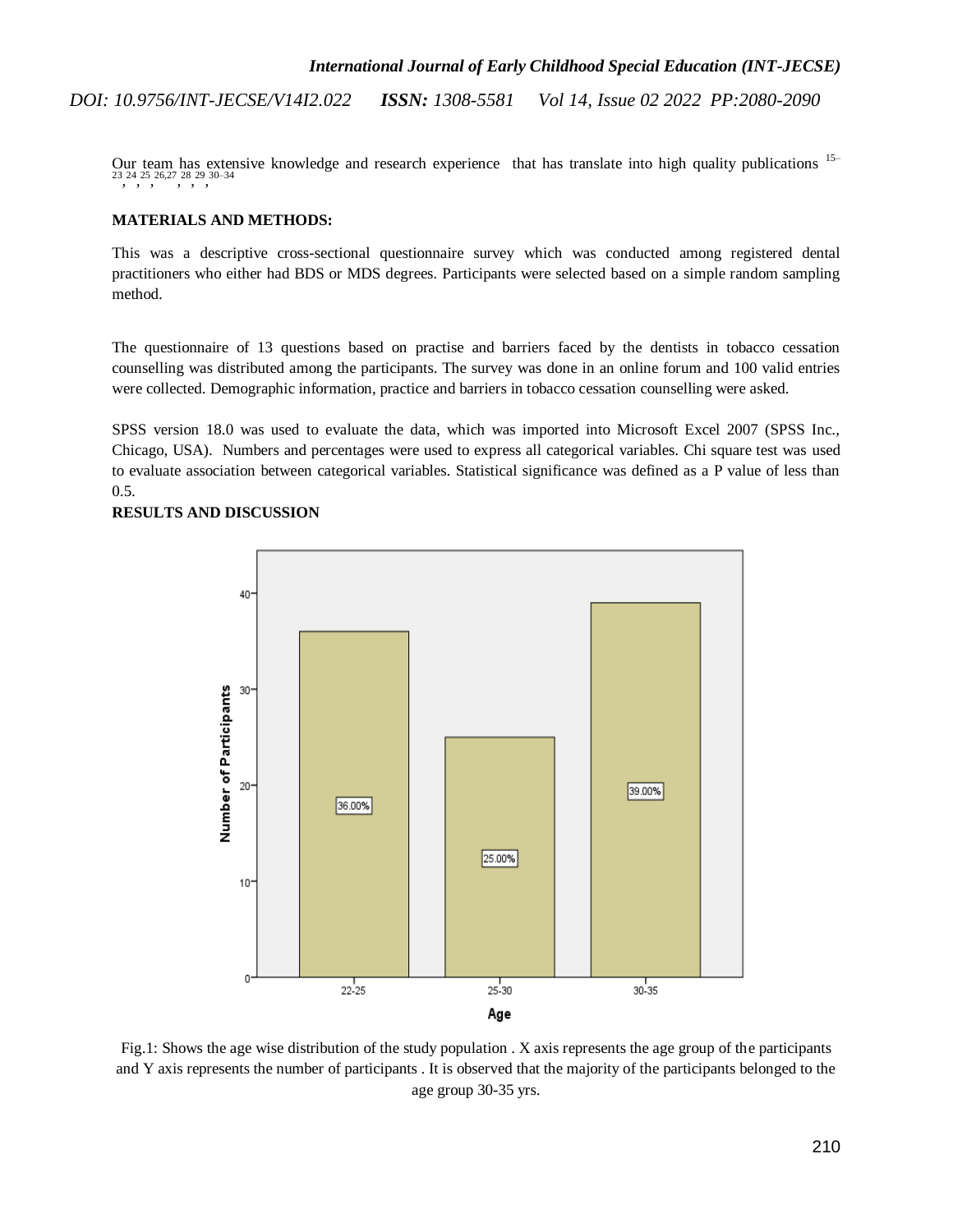

Fig.2: Shows the participants practise about tobacco cessation . X axis represents the response for the practise about tobacco cessation among the study participants and y axis represents the percentage of participants. This figure indicates that 52% of the dentists were aware about tobacco cessation.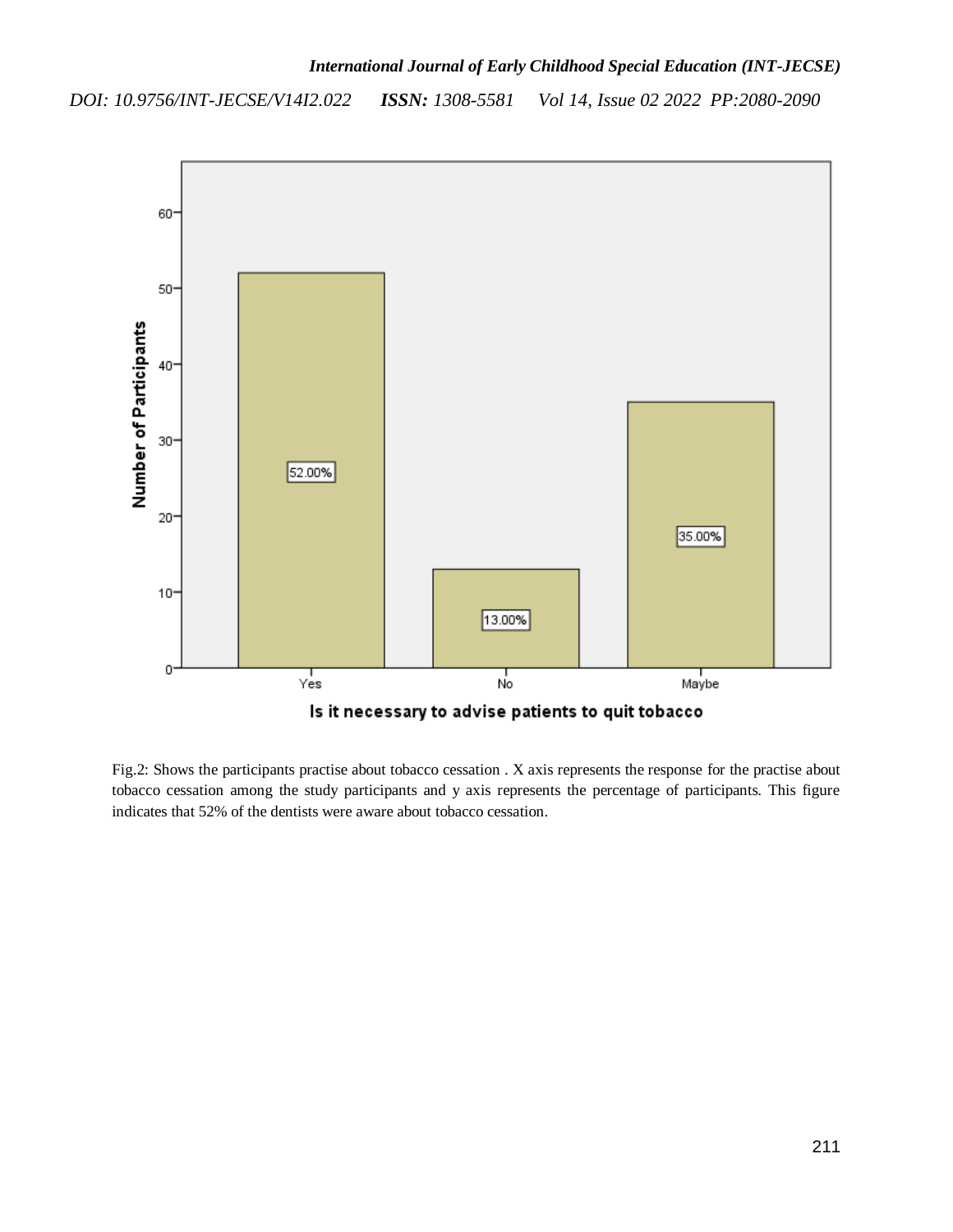

Fig.3: Shows the barriers dentists face while giving tobacco cessation counselling.X axis represents the choices for the question about the barriers and Y axis represents the percentage of responses. This figure indicates that 30% of dentists responded that patients might not turn up for further treatment if they are advised to quit tobacco.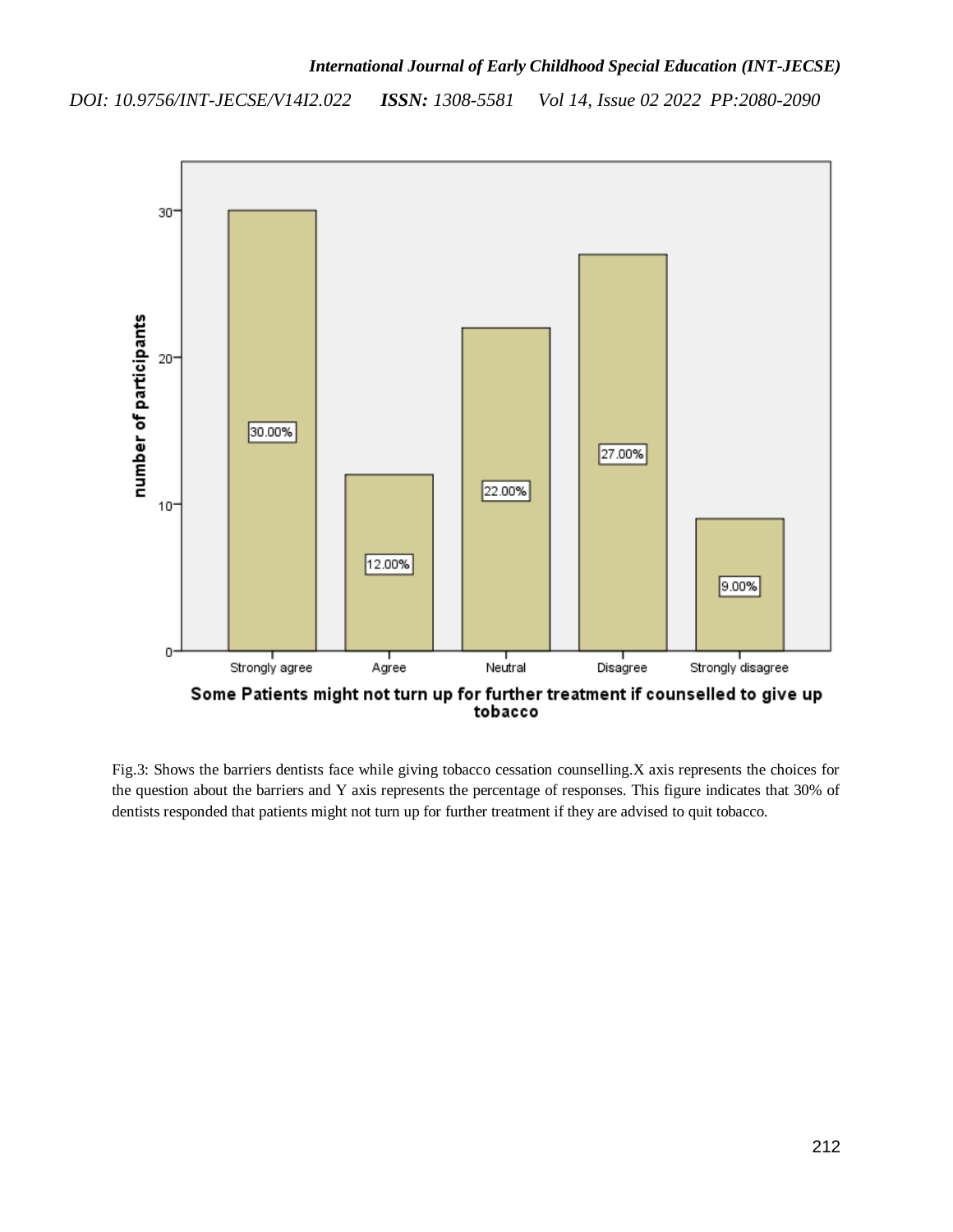

Fig.4: Shows the association between qualification and responses of the participants whether they explain the health benefits of stopping tobacco usage . X axis represents the qualification and Y axis represents the percentage of responses for the question whether they explain the health benefits of stopping tobacco usage . Blue colour denotes yes and green colour denotes no. 36% of BDS graduates and 31% of MDS graduates responded that they explain the health benefits of stopping tobacco usage to their patients. Only 14% of BDS graduates and 19 % of MDS responded that they didn't explain about the health benefits of tobacco cessation. It was evident that the majority of the study population were aware about the importance of explaining the health benefits of tobacco cessation to patients. Pearson's chi square test was done and p value  $0.01(p<0.05)$ , statistically significant.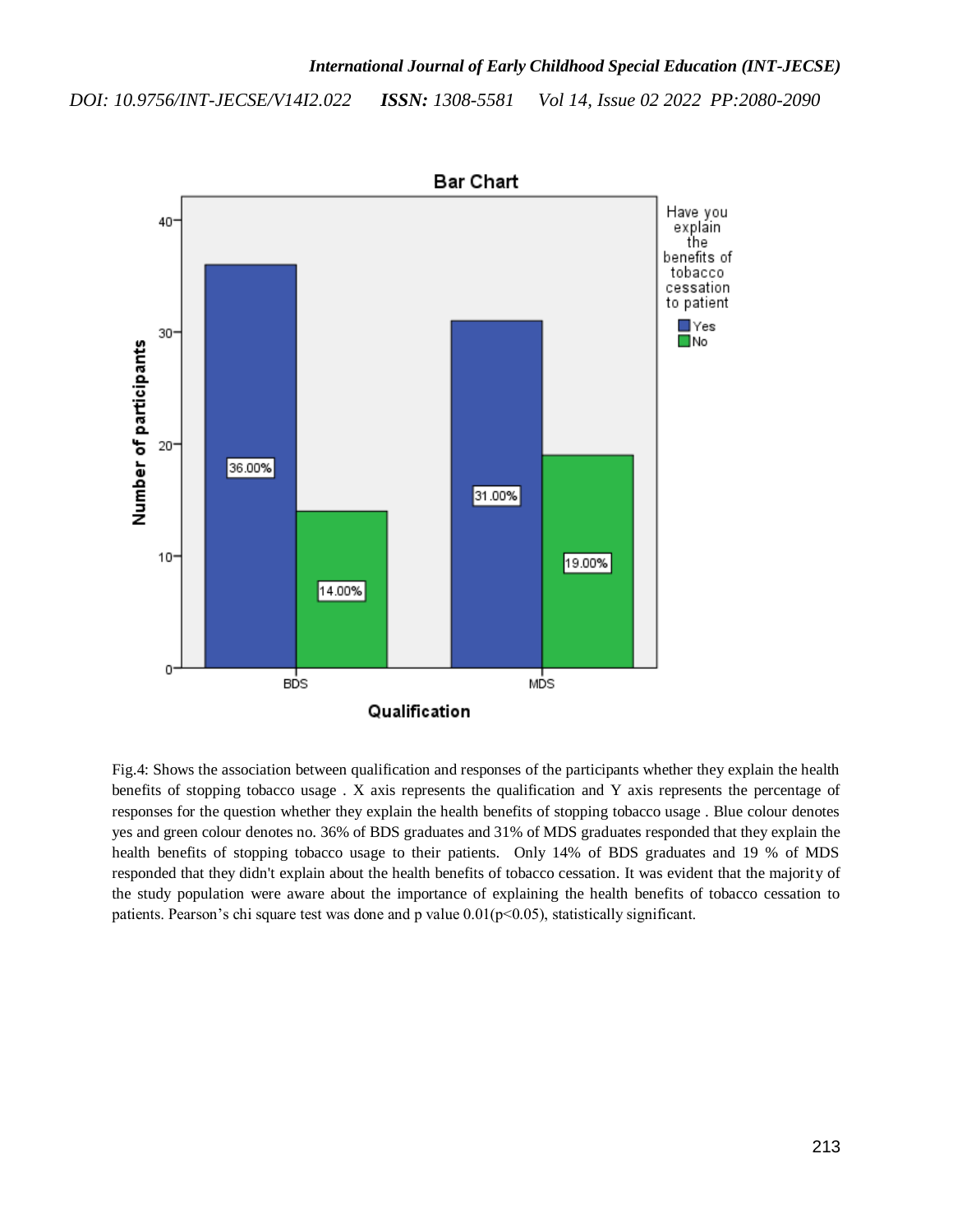

Fig.5: Shows the association between qualification and responses of the participants whether they think it is important to discuss health hazards of tobacco usage to patients . X axis represents the qualification and Y axis represents the percentage of responses for the question whether they think it is important to discuss health hazards of tobacco usage to patients. Blue colour denotes yes, green colour denotes no and brown colour denotes maybe. 13% of BDS graduates and 16% of MDS graduates responded that they discuss the health hazards of tobacco usage to their patients. Only 9% of BDS graduates and 13 % of MDS responded that they didn't explain about the health hazards of tobacco usage. It was evident that the majority of the study population were aware about the importance of explaining the health hazards of tobacco usage to patients. Pearson's chi square test was done and p value 0.03(p<0.05), statistically significant.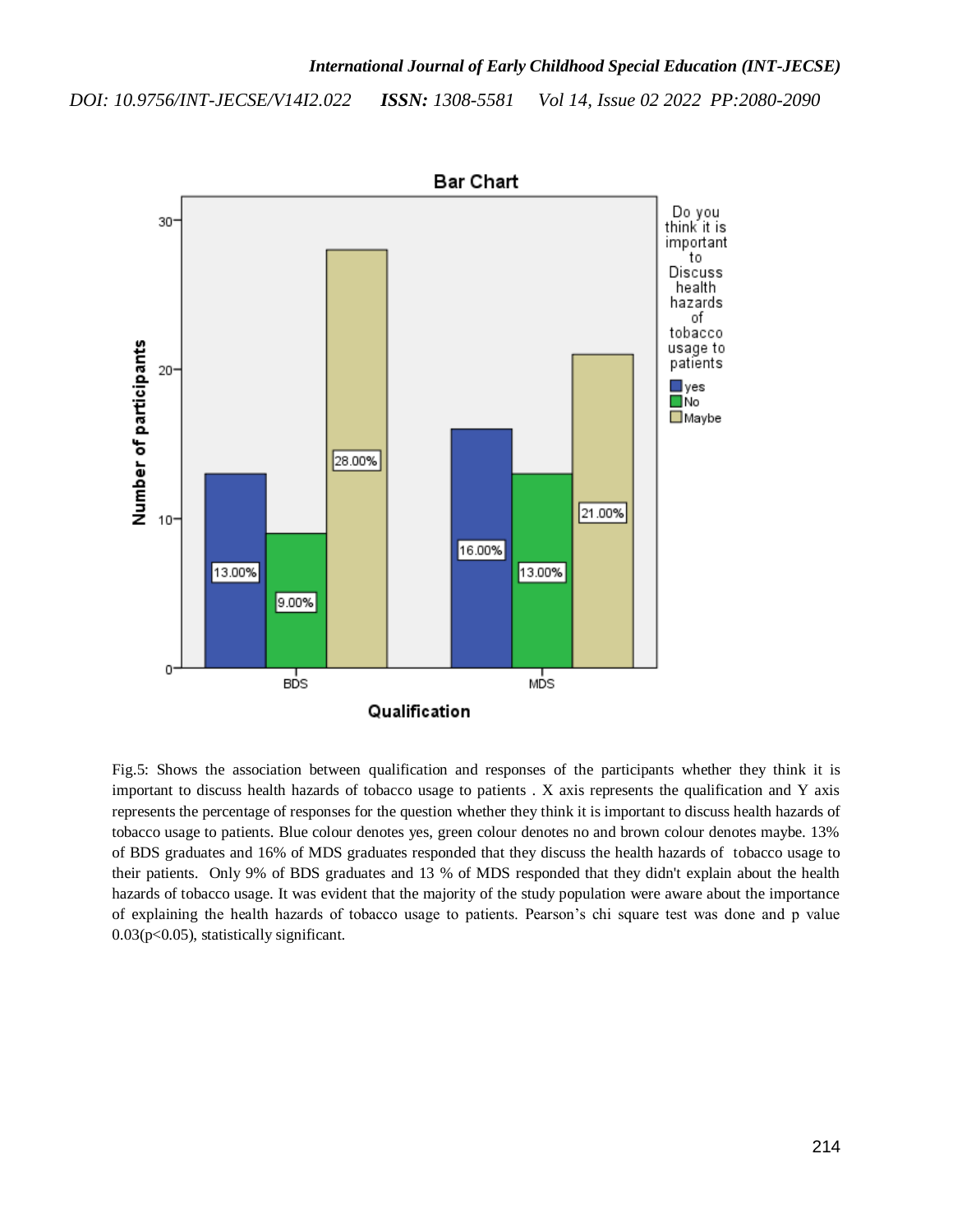

Fig.6: Shows the association between qualification and responses of the participants whether they think it is important to advise patients to quit tobacco usage. X axis represents the qualification and Y axis represents the percentage of responses for the question whether they think it is important to advise patients to quit tobacco usage. Blue colour denotes yes, green colour denotes no and brown colour denotes maybe. 17% of BDS graduates and 35% of MDS graduates responded that it is important to advise patients to quit tobacco usage. Only 13% of BDS graduates responded that it is not important to advise patients to quit tobacco usage. It was evident that the majority of the study population were aware about the importance of advising patients to quit tobacco usage. Pearson's chi square test was done and p value  $0.01(p<0.05)$ , statistically significant.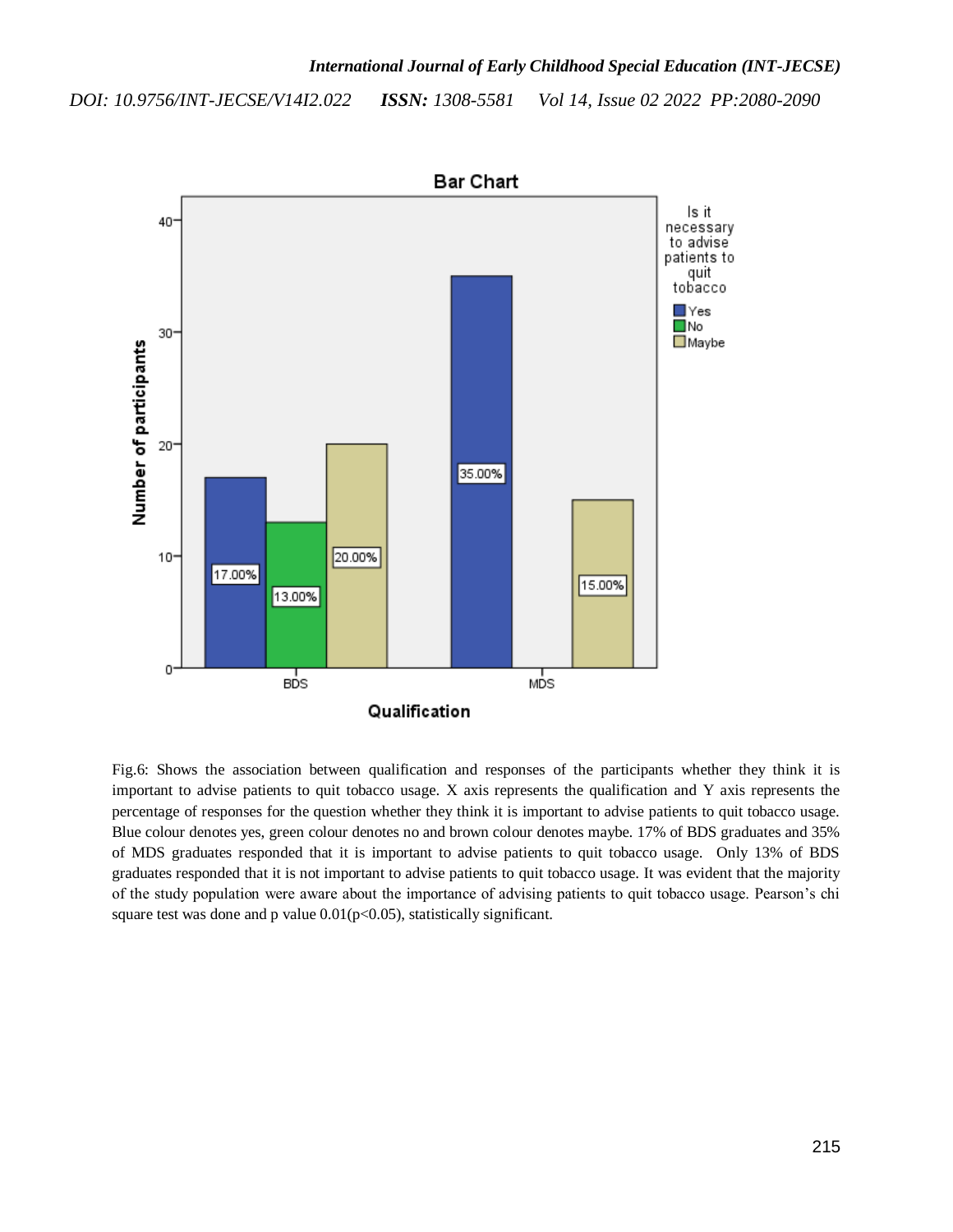

Fig.7: Shows the association between qualification and responses of the participants . X axis represents the qualification and Y axis represents the percentage of responses for the question whether they think dentists time can be much better spent doing things other than trying to reduce tobacco usage in patients. Blue colour denotes yes, green colour denotes no and brown colour denotes maybe. 19% of BDS graduates and 33% of MDS graduates responded that it is not a waste of dentists time to give tobacco cessation counselling . Only 5% of BDS graduates and 8 % of MDS responded that it is a waste of dentists time to give tobacco cessation counselling. It was evident that the majority of the study population were aware about the importance of tobacco cessation counselling. Pearson's chi square test was done and p value  $0.02(p<0.05)$ , statistically significant.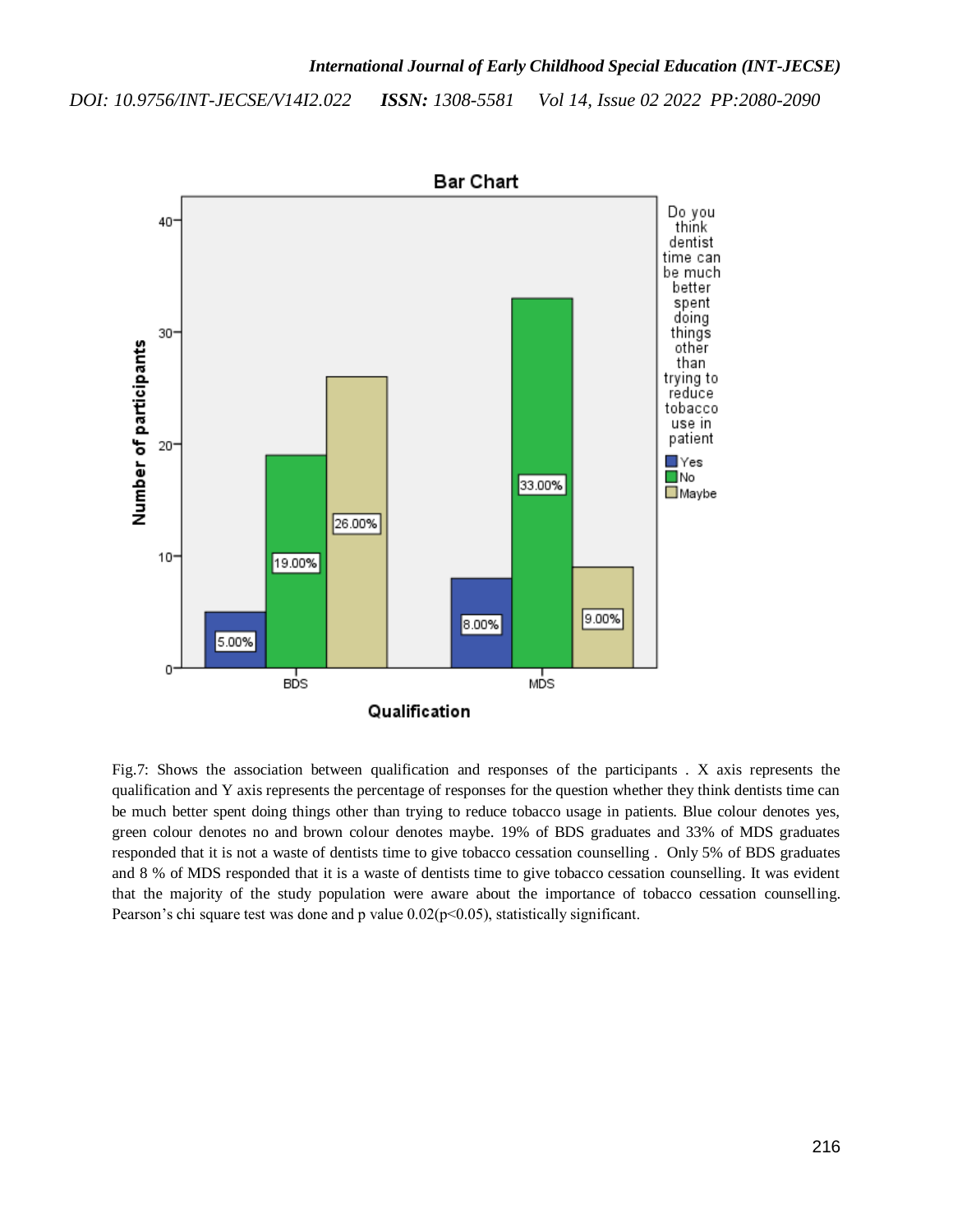

Fig.8: Shows the association between qualification and responses of the participants for the question whether dentists feel constrained because of lack of knowledge in tobacco cessation counselling. X axis represents the qualification and Y axis represents the percentage of responses for the question whether dentists feel constrained because of lack of knowledge in tobacco cessation counselling. Blue colour denotes strongly disagree, green colour denotes disagree, brown colour denotes neutral, purple colour denotes agree and yellow colour denotes strongly agree. 13% of BDS graduates and 6% of MDS graduates responded that they feel constrained due to lack of knowledge. 6% of BDS graduates and 9 % of MDS responded that they feel constrained due to lack of knowledge. It was evident that the majority of the study population feel constrained due to lack of knowledge in tobacco cessation counselling. Pearson's chi square test was done and p value 0.1(p>0.05), statistically insignificant.

In our study it was found that 46 % participants were male ; 54 % were female. 50 % have completed their undergraduate and 50 % were postgraduate. 63 % were teaching professionals ;37 % were private practitioners . 46 % of the participants think that it is necessary to ask patients if they have tobacco usage habits . 52 % think that it is necessary to advise patients to quit tobacco. 67 % participants explain the benefits of tobacco cessation to patients. 43% participants discuss specific strategies to stop tobacco usage. Around 32 % participants think that it is important to keep patients on follow up. 30 % participants think that some patients might not turn up for further treatments if they insist on stopping tobacco usage. 27 % of the participants think that dentists' time can be much better spent doing things other than trying to reduce tobacco use in patients.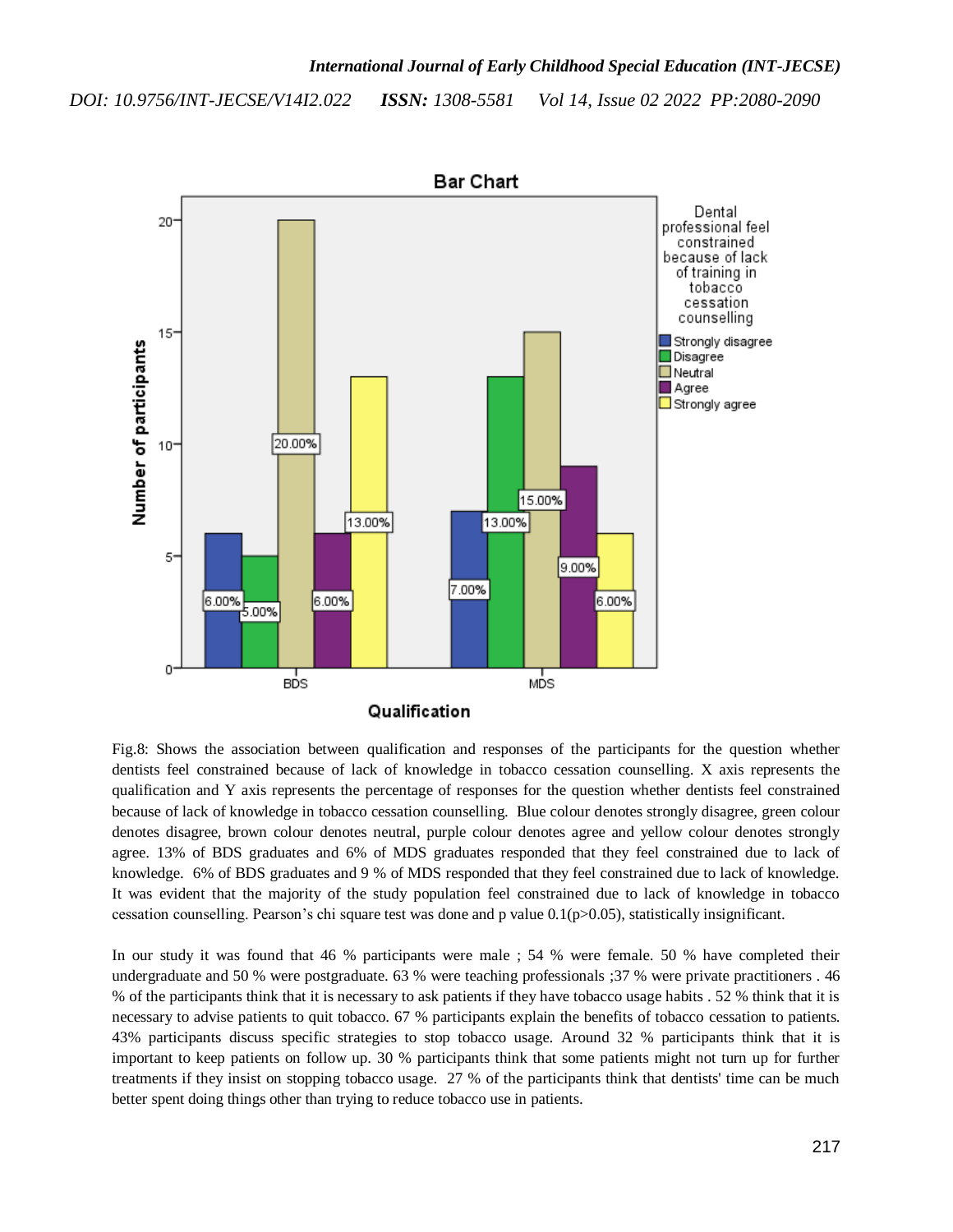The goal of this cross-sectional study was to analyse dentists' practises, and perceived impediments in Chennai.

The dentistry profession has a significant role to play in the cessation and prevention of smoking. 15 In the current study, general dentists' attitudes toward taking responsibility for smoking cessation were largely positive. The findings were similar to those of several other studies conducted in other parts of the world  $2,4,12,13$  in which dentists considered it was their job to assist their patients in quitting smoking or preventing tobacco use.

In terms of gender, girls outnumber males in dentistry in India, which is reflected in their positive attitude, although there was no substantial difference in practise. These findings were consistent with those of three other studies  $35,36$ , however Naziya et al. $37$  found that females had a higher practise score than males.

In terms of qualification, there was no statistically significant difference in practise ratings. This could be due to a lack of training and understanding, as well as a lack of desire on the part of the patient, as seen by their perceived barriers. This was consistent with previous research  $35,38$ , but Shaheen et al.  $^{11}$  $^{11}$  $^{11}$  found that dentists with a Bachelor of Dental Surgery degree had higher mean scores for the domain item "beliefs about consequences."

Shah et al.<sup>[38](https://paperpile.com/c/L3yIdr/D0M8)</sup> showed no statistically significant difference between private, academicians, and both in an Indian study.Dentistry is a profession, and no one profession can give the best patient care on their own. Tobacco quitting, on the other hand, is more difficult due to the distribution of work responsibilities. Counseling is regarded as a minor activity. Dentists who work alone have a pleasant mood and high practise scores, which can be related to the thorough care they deliver. In the United Arab Emirates, however, a study<sup>[35](https://paperpile.com/c/L3yIdr/MOV7)</sup> found no statistically significant difference between solo and group practise. Dentists with greater clinical experience are more likely to encounter patients with oral diseases connected to tobacco use, and they appear to value both preventive and therapeutic care equally,<sup>[39](https://paperpile.com/c/L3yIdr/22a9)</sup>, which explains their more positive attitude and higher practise score. This result matched that of a previous study. [40](https://paperpile.com/c/L3yIdr/vwA3)

Along with the dentists' positive attitudes, various challenges to providing smoking cessation counselling to patients were found. The main impediments found were a lack of time, a lack of understanding, and a fear of patients leaving the clinic. For those attempting to implement them, a lack of time proved a key stumbling block. Lack of time was cited by 54.3 percent of dentists as a key impediment to the adoption of smoking cessation therapy. The finding is alarming because it is widely accepted among dental professionals that tobacco use has a direct impact on the oral cavity, including the link between tobacco use and oral cancer, oral lesions, and periodontal disease, as well as the link between tobacco use and an increased incidence of dental caries. Many studies have identified a lack of time as a major barrier for dentists who are unable to incorporate tobacco cessation activities into their practises.<sup>[2,10,41](https://paperpile.com/c/L3yIdr/V3q5+rhVb+0jnt)</sup>

Another roadblock for dentists was a lack of information. According to a study conducted among Kelantan dentists (Malaysia), the lack of confidence could be due to dentists' lack of competence in smoking intervention.  $2\,$  $2\,$  37.1 percent of dentists stated that they lacked information on the subject to some extent. The study's findings were consistent with previous research that indicated a lack of information as a primary obstacle to dentists assisting their patients in quitting smoking.<sup>[41,42](https://paperpile.com/c/L3yIdr/0jnt+r4lS)</sup>

Another barrier to receiving smoking cessation advice from the patient was the patient's fear of leaving the clinic. If a patient is counselled extensively for cigarette cessation, 35.8% of dentists fear that the patient would abandon the ongoing treatment or stop treatment altoget[h](https://paperpile.com/c/L3yIdr/V3q5)er. According to a study conducted by Ibrahim and Norkhafizah<sup>2</sup>, 52.4 percent of dentists believe that if patients are urged to quit smoking, they will leave the clinical set.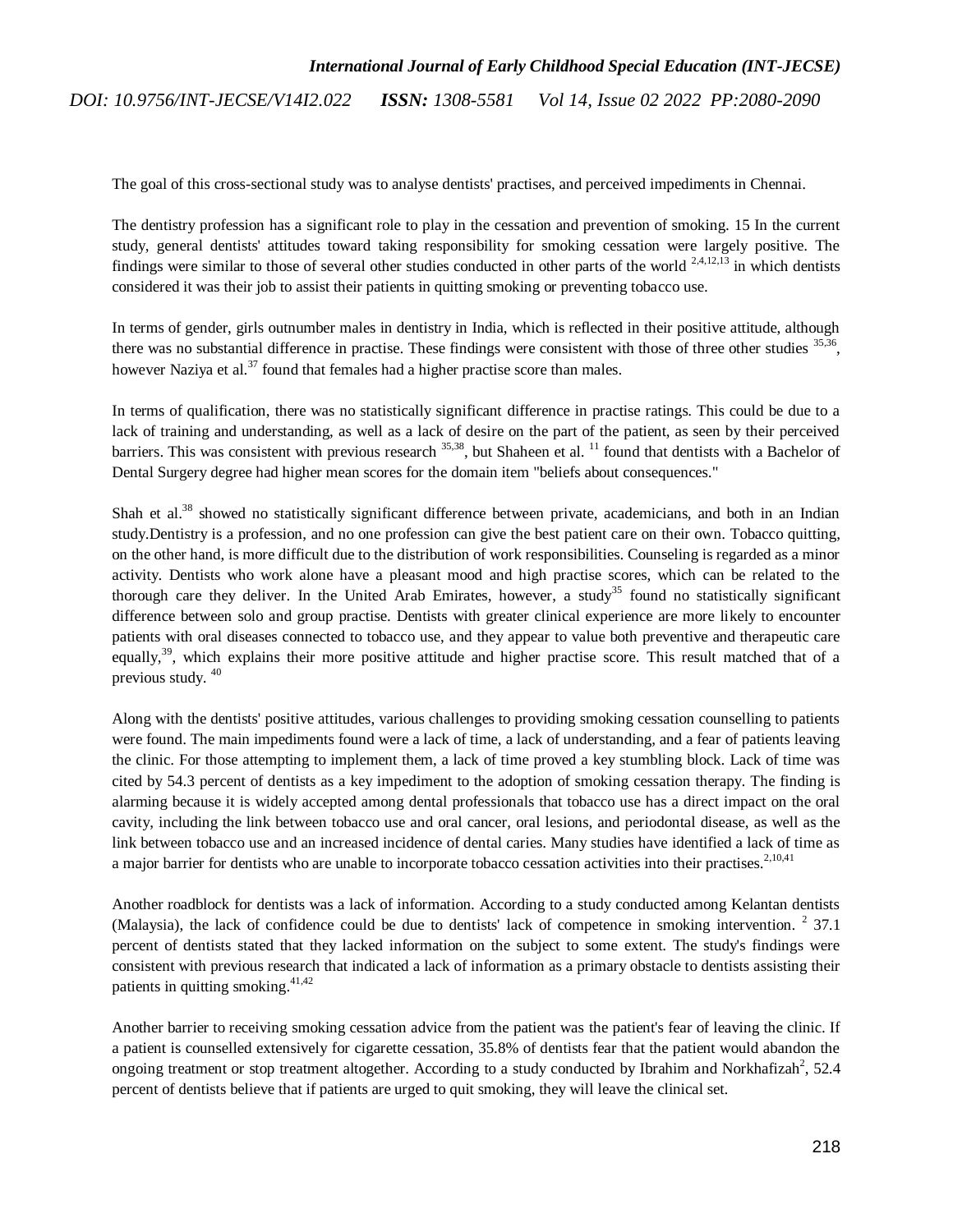#### **FUTURE SCOPE :**

Large study population .

To create awareness among the dental professionals as well as dental students on tobacco cessation counselling.

#### **CONCLUSION**

This study identified practices, and perceived barriers in tobacco cessation counselling among dental practitioners in Chennai. The most prevalent roadblock faced was patient indifference and a lack of training. Tobacco cessation should be reinforced in the classroom so that it can be carried over into clinical practise afterwards. Furthermore, a suitable environment should be provided for them to properly counsel the patient.

#### **ACKNOWLEDGEMENT-**

We would like to thank all the participants who took part in the study. We also thank Saveetha dental college and hospitals for their constant help and support.

#### **CONFLICT OF INTEREST-**

All the authors declare that there was no conflict of interest in the present study.

#### **SOURCE OF FUNDING-**

The present project is supported/funded/sponsored by Saveetha Institute of Medical and Technical Sciences SaveethaDentalCollege and Hospitals Saveetha University.

#### **REFERENCES**

- 1. [Amit S, Bhambal A, Saxena V, et al. Tobacco cessation and counseling: a dentists' perspective in Bhopal city,](http://paperpile.com/b/L3yIdr/QjBu)  [Madhya Pradesh.](http://paperpile.com/b/L3yIdr/QjBu) *[Indian J Dent Res](http://paperpile.com/b/L3yIdr/QjBu)* [2011; 22: 400–403.](http://paperpile.com/b/L3yIdr/QjBu)
- 2. [Ibrahim H, Norkhafizah S. Attitudes and practices in smoking cessation counselling among dentists in](http://paperpile.com/b/L3yIdr/V3q5)  [Kelantan.](http://paperpile.com/b/L3yIdr/V3q5) *[Archives of Orofacial Sciences](http://paperpile.com/b/L3yIdr/V3q5)* [2008; 3: 11–16.](http://paperpile.com/b/L3yIdr/V3q5)
- 3. [Sham ASK, Cheung LK, Jin LJ, et al. The effects of tobacco use on oral health.](http://paperpile.com/b/L3yIdr/w6g6) *[Hong Kong Med J](http://paperpile.com/b/L3yIdr/w6g6)* [2003; 9:](http://paperpile.com/b/L3yIdr/w6g6)  [271–277.](http://paperpile.com/b/L3yIdr/w6g6)
- 4. [Wyne AH, Chohan AN, Al-Moneef MM, et al. Attitudes of general dentists about smoking cessation and](http://paperpile.com/b/L3yIdr/Rei0)  [prevention in child and adolescent patients in Riyadh, Saudi Arabia.](http://paperpile.com/b/L3yIdr/Rei0) *[J Contemp Dent Pract](http://paperpile.com/b/L3yIdr/Rei0)* [2006; 7: 35–43.](http://paperpile.com/b/L3yIdr/Rei0)
- 5. [Seffrin JR, Stauffer DJ. Patient education on cigarette smoking: the dentist's role.](http://paperpile.com/b/L3yIdr/nbMl) *[J Am Dent Assoc](http://paperpile.com/b/L3yIdr/nbMl)* [1976; 92:](http://paperpile.com/b/L3yIdr/nbMl)  [751–754.](http://paperpile.com/b/L3yIdr/nbMl)
- 6. [Brothwell DJ, Armstrong KA. Smoking cessation services provided](http://paperpile.com/b/L3yIdr/1QVx) by dental professionals in a rural Ontario [health unit.](http://paperpile.com/b/L3yIdr/1QVx) *[J Can Dent Assoc](http://paperpile.com/b/L3yIdr/1QVx)* [2004; 70: 94–98.](http://paperpile.com/b/L3yIdr/1QVx)
- 7. [Fiore](http://paperpile.com/b/L3yIdr/9ldr) M[.](http://paperpile.com/b/L3yIdr/9ldr) *[Treating Tobacco Use and Dependence](http://paperpile.com/b/L3yIdr/9ldr)*[. U.S. Department of Health and Human Services, Public](http://paperpile.com/b/L3yIdr/9ldr)  [Health Service, 2000.](http://paperpile.com/b/L3yIdr/9ldr)
- 8. [Monaghan N. What is the role of dentists in smoking cessation?](http://paperpile.com/b/L3yIdr/1t8v) *[Br Dent J](http://paperpile.com/b/L3yIdr/1t8v)* [2002; 193: 611–612.](http://paperpile.com/b/L3yIdr/1t8v)
- 9. [Prochaska JO, DiClemente CC. Transtheoretical therapy: Toward a more integrative model of change.](http://paperpile.com/b/L3yIdr/Gdpn) *[Group](http://paperpile.com/b/L3yIdr/Gdpn)*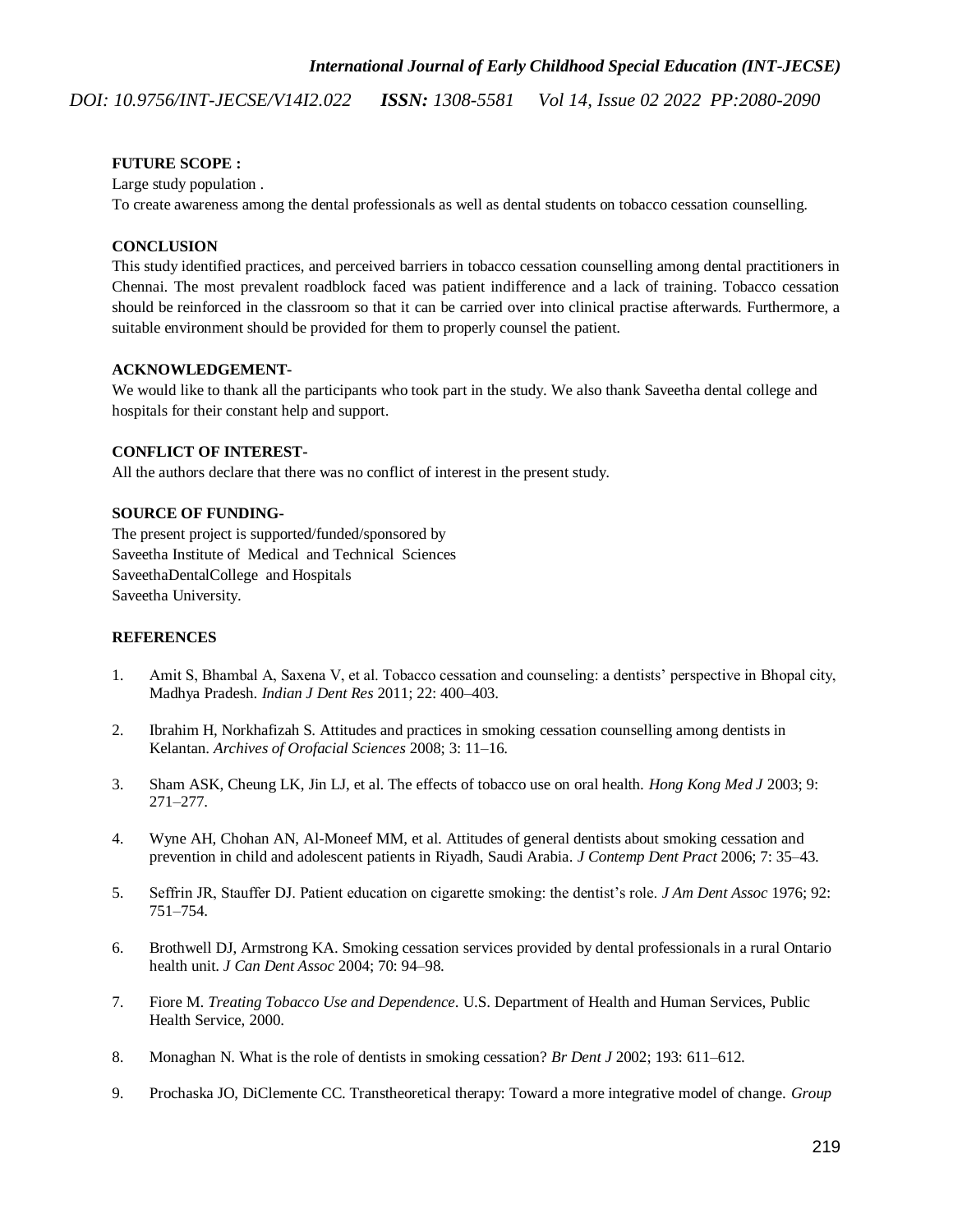*Dyn* [1982; 19: 276–288.](http://paperpile.com/b/L3yIdr/Gdpn)

- 10. [Albert D, Ward A, Ahluwalia K, et al. Addressing tobacco in managed care: a survey of dentists' knowledge,](http://paperpile.com/b/L3yIdr/rhVb)  [attitudes, and behaviors.](http://paperpile.com/b/L3yIdr/rhVb) *[Am J Public Health](http://paperpile.com/b/L3yIdr/rhVb)* [2002; 92: 997–1001.](http://paperpile.com/b/L3yIdr/rhVb)
- 11. [Chestnutt IG, Binnie VI. Smoking cessation counselling--a role for the dental profession?](http://paperpile.com/b/L3yIdr/CXJt) *[Br Dent J](http://paperpile.com/b/L3yIdr/CXJt)* [1995;](http://paperpile.com/b/L3yIdr/CXJt)  [179: 411–415.](http://paperpile.com/b/L3yIdr/CXJt)
- 12. [Clover K, Hazell T, Stanbridge V, et al. Dentists' attitudes and practice regarding smoking.](http://paperpile.com/b/L3yIdr/lhEB) *[Aust Dent J](http://paperpile.com/b/L3yIdr/lhEB)* [1999;](http://paperpile.com/b/L3yIdr/lhEB)  [44: 46–50.](http://paperpile.com/b/L3yIdr/lhEB)
- 13. [Stacey F, Heasman PA, Heasman L, et al. Smoking cessation as a dental intervention--views of the profession.](http://paperpile.com/b/L3yIdr/h6uk)  *[Br Dent J](http://paperpile.com/b/L3yIdr/h6uk)* [2006; 201: 109–13; discussion 99.](http://paperpile.com/b/L3yIdr/h6uk)
- 14. [Trotter L, Worcester P. Training for dentists in smoking cessation intervention.](http://paperpile.com/b/L3yIdr/FhI0) *[Aust Dent J](http://paperpile.com/b/L3yIdr/FhI0)* [2003; 48: 183–](http://paperpile.com/b/L3yIdr/FhI0) [189.](http://paperpile.com/b/L3yIdr/FhI0)
- 15. [Mathew MG, Samuel SR, Soni AJ, et al. Evaluation of adhesion of Streptococcus mutans, plaque](http://paperpile.com/b/L3yIdr/ghiC)  [accumulation on zirconia and stainless steel crowns, and surrounding gingival inflammation in primary](http://paperpile.com/b/L3yIdr/ghiC)  [molars: randomized controlled trial.](http://paperpile.com/b/L3yIdr/ghiC) *[Clin Oral Investig](http://paperpile.com/b/L3yIdr/ghiC)* [2020; 24: 3275–3280.](http://paperpile.com/b/L3yIdr/ghiC)
- 16. [Samuel SR. Can 5-year-olds sensibly self-report the impact of developmental enamel defects on their quality](http://paperpile.com/b/L3yIdr/SAhn)  [of life?](http://paperpile.com/b/L3yIdr/SAhn) *[Int J Paediatr Dent](http://paperpile.com/b/L3yIdr/SAhn)* [2021; 31: 285–286.](http://paperpile.com/b/L3yIdr/SAhn)
- 17. [Samuel SR, Kuduruthullah S, Khair AMB, et al. Impact of pain, psychological-distress, SARS-CoV2 fear on](http://paperpile.com/b/L3yIdr/ikpd)  [adults' OHRQOL during COVID-19 pandemic.](http://paperpile.com/b/L3yIdr/ikpd) *[Saudi J Biol Sci](http://paperpile.com/b/L3yIdr/ikpd)* [2021; 28: 492–494.](http://paperpile.com/b/L3yIdr/ikpd)
- 18. [Samuel SR, Kuduruthullah S, Khair AMB, et al. Dental pain, parental SARS-CoV-2 fear and distress on](http://paperpile.com/b/L3yIdr/U4UI)  [quality of life of 2 to 6 year-old children during COVID-19.](http://paperpile.com/b/L3yIdr/U4UI) *[Int J Paediatr Dent](http://paperpile.com/b/L3yIdr/U4UI)* [2021; 31: 436–441.](http://paperpile.com/b/L3yIdr/U4UI)
- 19. [Samuel SR, Acharya S, Rao JC. School Interventions-based Prevention of Early-Childhood Caries among 3-5](http://paperpile.com/b/L3yIdr/bQQx) [year-old children from very low socioeconomic status: Two-year randomized trial.](http://paperpile.com/b/L3yIdr/bQQx) *[J Public Health Dent](http://paperpile.com/b/L3yIdr/bQQx)* [2020;](http://paperpile.com/b/L3yIdr/bQQx)  [80: 51–60.](http://paperpile.com/b/L3yIdr/bQQx)
- 20. [Vikneshan M, Saravanakumar R, Mangaiyarkarasi R, et al. Algal biomass as a source for novel oral nano](http://paperpile.com/b/L3yIdr/ZXt5)[antimicrobial agent.](http://paperpile.com/b/L3yIdr/ZXt5) *[Saudi J Biol Sci](http://paperpile.com/b/L3yIdr/ZXt5)* [2020; 27: 3753–3758.](http://paperpile.com/b/L3yIdr/ZXt5)
- 21. [Chellapa LR, Rajeshkumar S, Arumugham MI, et al. Biogenic Nanoselenium Synthesis and Evaluation of its](http://paperpile.com/b/L3yIdr/OUzz)  [antimicrobial, Antioxidant Activity and Toxicity.](http://paperpile.com/b/L3yIdr/OUzz) *[Bioinspired BiomimNanobiomaterials](http://paperpile.com/b/L3yIdr/OUzz)* [2020; 1–6.](http://paperpile.com/b/L3yIdr/OUzz)
- 22. [Samuel SR, Mathew MG, Suresh SG, et al. Pediatric dental emergency management and parental treatment](http://paperpile.com/b/L3yIdr/58Pu)  [preferences during COVID-19 pandemic as compared to 2019.](http://paperpile.com/b/L3yIdr/58Pu) *[Saudi J Biol Sci](http://paperpile.com/b/L3yIdr/58Pu)* [2021; 28: 2591–2597.](http://paperpile.com/b/L3yIdr/58Pu)
- 23. [Barma MD, Muthupandiyan I, Samuel SR, et al. Inhibition of Streptococcus mutans, antioxidant property and](http://paperpile.com/b/L3yIdr/4Z6t)  [cytotoxicity of novel nano-zinc oxide varnish.](http://paperpile.com/b/L3yIdr/4Z6t) *[Arch Oral Biol](http://paperpile.com/b/L3yIdr/4Z6t)* [2021; 126: 105132.](http://paperpile.com/b/L3yIdr/4Z6t)
- 24. [Muthukrishnan L. Nanotechnology for cleaner leather production: a review.](http://paperpile.com/b/L3yIdr/hoWr) *[Environ Chem Lett](http://paperpile.com/b/L3yIdr/hoWr)* [2021; 19:](http://paperpile.com/b/L3yIdr/hoWr)  [2527–2549.](http://paperpile.com/b/L3yIdr/hoWr)
- 25. [Muthukrishnan L. Multidrug resistant tuberculosis -](http://paperpile.com/b/L3yIdr/BudA) Diagnostic challenges and its conquering by [nanotechnology approach -](http://paperpile.com/b/L3yIdr/BudA) An overview. *[Chem Biol Interact](http://paperpile.com/b/L3yIdr/BudA)* [2021; 337: 109397.](http://paperpile.com/b/L3yIdr/BudA)
- 26. [Sekar D, Auxzilia PK. Letter to the Editor: H19 Promotes HCC Bone Metastasis by Reducing Osteoprotegerin](http://paperpile.com/b/L3yIdr/vtPa)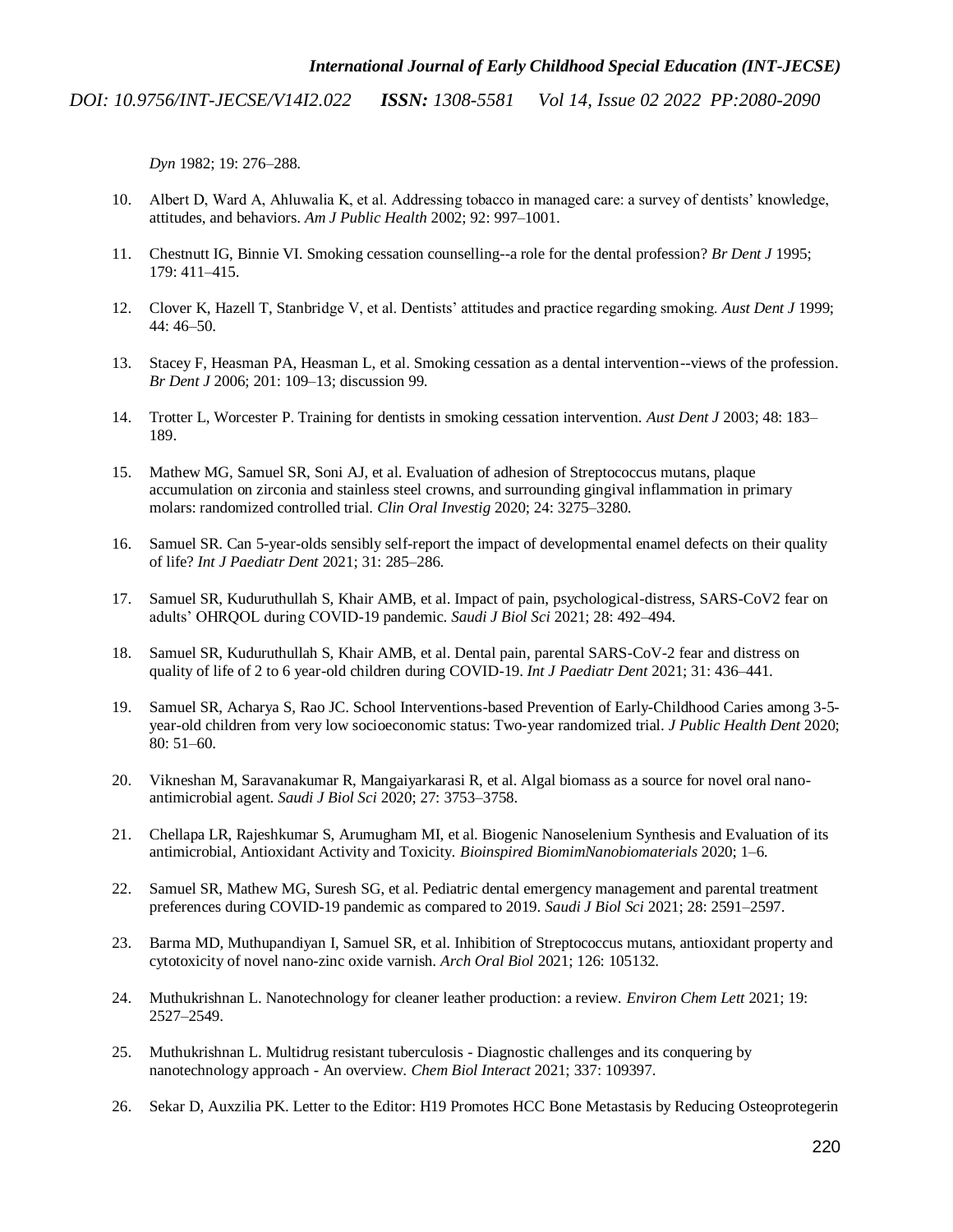> Expression in a PPP1CA/p38MAPK‐ Dependent Manner and Sponging miR‐ 200b‐ 3p.*Hepatology*[. Epub](http://paperpile.com/b/L3yIdr/vtPa)  ahead of print 2021. DOI: [1](http://dx.doi.org/10.1002/hep.31719)0.1002/hep.3171[9.](http://dx.doi.org/10.1002/hep.31719)

- 27. GowhariShabgah A, Amir A, Gardanova ZR, et [al. Interleukin-25: New perspective and state-of-the-art in](http://paperpile.com/b/L3yIdr/joQw)  [cancer prognosis and treatment approaches.](http://paperpile.com/b/L3yIdr/joQw) *[Cancer Med](http://paperpile.com/b/L3yIdr/joQw)* [2021; 10: 5191–5202.](http://paperpile.com/b/L3yIdr/joQw)
- 28. [Kamala K, Sivaperumal P, Paray BA, et al. Author response for 'Identification of haloarchaea during](http://paperpile.com/b/L3yIdr/SCqC)  [fermentation of Sardinella longiceps for being the starter culture to accelerate fish sauce production'. Epub](http://paperpile.com/b/L3yIdr/SCqC)  ahead [of print 13 May 2021. DOI: 10.1111/ijfs.15183/v3/response1.](http://paperpile.com/b/L3yIdr/SCqC)
- 29. [Ezhilarasan D, Lakshmi T, Subha M, et al. The ambiguous role of sirtuins in head and neck squamous cell](http://paperpile.com/b/L3yIdr/QPQ6)  [carcinoma.](http://paperpile.com/b/L3yIdr/QPQ6) *[Oral Dis](http://paperpile.com/b/L3yIdr/QPQ6)*. Epub ahead of print 11 February 2021. DOI[: 10.1111/odi.13798.](http://paperpile.com/b/L3yIdr/QPQ6)
- 30. [Sridharan G, Ramani P, Patankar S, et al. Evaluation of salivary metabolomics in oral leukoplakia and oral](http://paperpile.com/b/L3yIdr/l09X)  [squamous cell carcinoma.](http://paperpile.com/b/L3yIdr/l09X) *[J Oral Pathol Med](http://paperpile.com/b/L3yIdr/l09X)* [2019; 48: 299–306.](http://paperpile.com/b/L3yIdr/l09X)
- 31. [R H, Hannah R, Ramani P, et al. CYP2 C9 polymorphism among patients with oral squamous cell carcinoma](http://paperpile.com/b/L3yIdr/k3D5)  [and its role in altering the metabolism of benzo\[a\]pyrene.](http://paperpile.com/b/L3yIdr/k3D5) *[Oral Surgery, Oral Medicine, Oral Pathology and](http://paperpile.com/b/L3yIdr/k3D5)  Oral Radiology* [2020; 130: 306–312.](http://paperpile.com/b/L3yIdr/k3D5)
- 32. [J PC, Pradeep CJ, Marimuthu T, et al. Prevalence and measurement of anterior loop of the mandibular canal](http://paperpile.com/b/L3yIdr/vghe)  [using CBCT: A cross sectional study.](http://paperpile.com/b/L3yIdr/vghe) *[Clinical Implant Dentistry and Related Research](http://paperpile.com/b/L3yIdr/vghe)* [2018; 20: 531–534.](http://paperpile.com/b/L3yIdr/vghe)
- 33. [Wahab PUA, Abdul Wahab PU, Madhulaxmi M, et al. Scalpel Versus Diathermy in Wound Healing After](http://paperpile.com/b/L3yIdr/BJeb)  [Mucosal Incisions: A Split-Mouth Study.](http://paperpile.com/b/L3yIdr/BJeb) *[Journal of Oral and Maxillofacial Surgery](http://paperpile.com/b/L3yIdr/BJeb)* [2018; 76: 1160–1164.](http://paperpile.com/b/L3yIdr/BJeb)
- 34. [Mudigonda SK, Murugan S, Velavan K, et al. Non-suturing microvascular anastomosis in maxillofacial](http://paperpile.com/b/L3yIdr/1Hzf)  reconstruction- [a comparative study.](http://paperpile.com/b/L3yIdr/1Hzf) *[Journal of Cranio-Maxillofacial Surgery](http://paperpile.com/b/L3yIdr/1Hzf)* [2020; 48: 599–606.](http://paperpile.com/b/L3yIdr/1Hzf)
- 35. [Bangera D, Takana M, Muttappallymyalil J. Tobacco cessation: attitude and practice of dentists in Northern](http://paperpile.com/b/L3yIdr/MOV7)  [United Arab Emirates.](http://paperpile.com/b/L3yIdr/MOV7) *[East Mediterr Health J](http://paperpile.com/b/L3yIdr/MOV7)* [2018; 24: 419–426.](http://paperpile.com/b/L3yIdr/MOV7)
- 36. [Razavi SM, Zolfaghari B, Doost ME, et al. Attitude and practices among dentists and senior dental students in](http://paperpile.com/b/L3yIdr/YP2N)  [iran toward tobacco cessation as an effort to prevent oral cancer.](http://paperpile.com/b/L3yIdr/YP2N) *[Asian Pac J Cancer Prev](http://paperpile.com/b/L3yIdr/YP2N)* [2015; 16: 333–338.](http://paperpile.com/b/L3yIdr/YP2N)
- 37. [Naziya KB, Sakthi DS, Arumugham IM, et al. Knowledge, attitude, and practice about barriers to tobacco](http://paperpile.com/b/L3yIdr/e93H)  [intervention services among dental students in Chennai, Tamil Nadu.](http://paperpile.com/b/L3yIdr/e93H) *[Journal of Advanced Pharmacy](http://paperpile.com/b/L3yIdr/e93H)  Education & Research| Apr-Jun [Internet]*[; 7,](http://paperpile.com/b/L3yIdr/e93H)  https://www.speronline.com/japer/Articlefile/c/22 JAPER 45 2017 20171031 V1.pdf [\(2017\).](http://paperpile.com/b/L3yIdr/e93H)
- 38. [Shah S, Rath H, Sharma G. Knowledge, attitude and practices of institution-based dentists toward nicotine](http://paperpile.com/b/L3yIdr/D0M8)  [replacement therapy.](http://paperpile.com/b/L3yIdr/D0M8) *[Indian J Dent Res](http://paperpile.com/b/L3yIdr/D0M8)* [2017; 28: 629–636.](http://paperpile.com/b/L3yIdr/D0M8)
- 39. [Alajmi B, Abu-Hammad O, Al-Sharrad A, et al. Tobacco cessation support among dentists: A cross-sectional](http://paperpile.com/b/L3yIdr/22a9)  [survey in Saudi Arabia and Kuwait.](http://paperpile.com/b/L3yIdr/22a9) *[TobPrevCessat](http://paperpile.com/b/L3yIdr/22a9)* [2017; 3: 121.](http://paperpile.com/b/L3yIdr/22a9)
- 40. [Mitra DK, Pawar SD, Mandal A, et al. Attitudes of dental professionals toward tobacco use.](http://paperpile.com/b/L3yIdr/vwA3) *[J Indian Soc](http://paperpile.com/b/L3yIdr/vwA3)  Periodontol* [2015; 19: 317–321.](http://paperpile.com/b/L3yIdr/vwA3)
- 41. [Inada HI.](http://paperpile.com/b/L3yIdr/0jnt) *Bibliography [of Translations from the Japanese Into Western Languages from the 16th Century to](http://paperpile.com/b/L3yIdr/0jnt)  1912*[. Sophia University, 1971.](http://paperpile.com/b/L3yIdr/0jnt)
- 42. [Hu S, Pallonen U, McAlister AL, et al. Knowing how to help tobacco users. Dentists' familiarity and](http://paperpile.com/b/L3yIdr/r4lS)